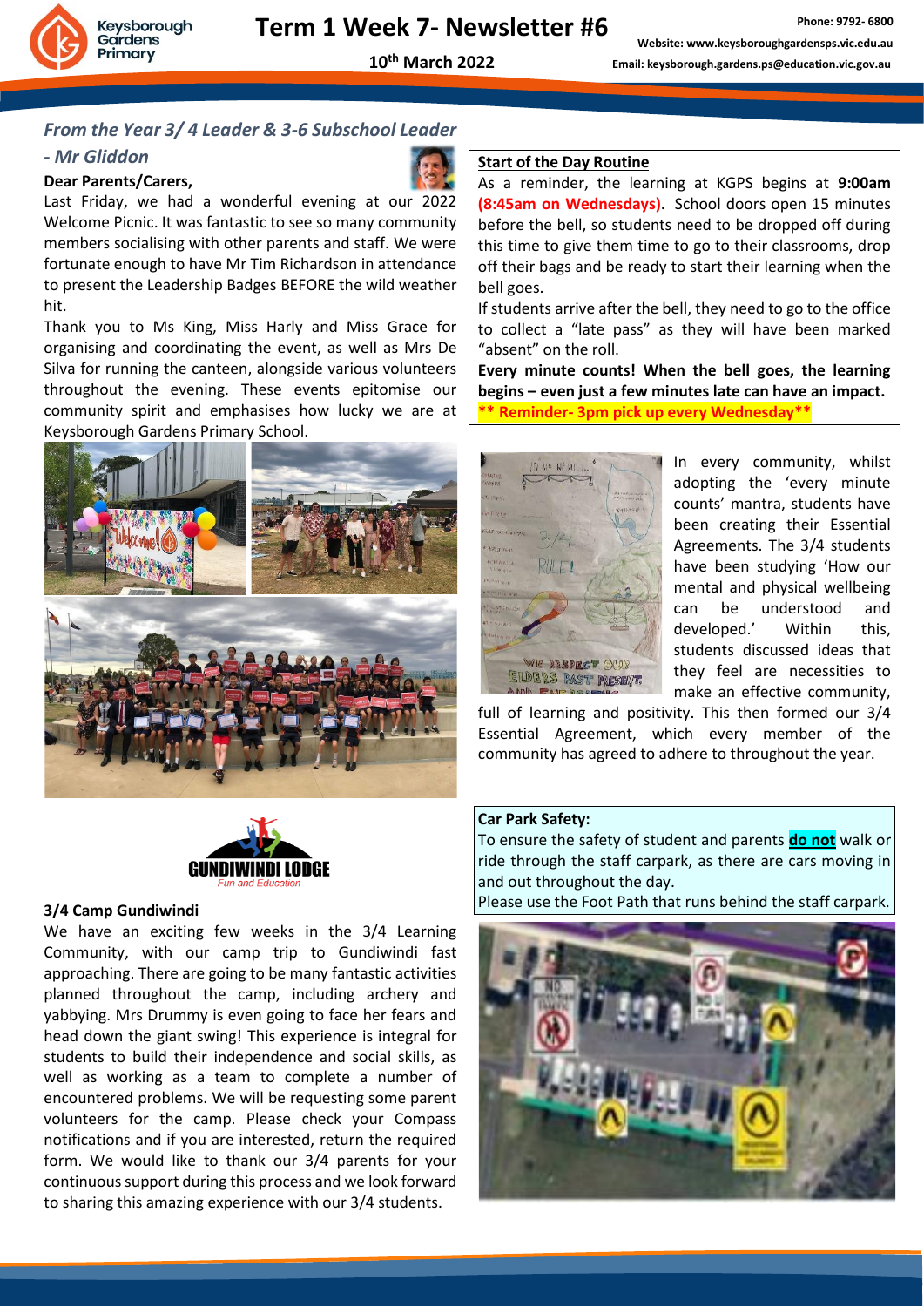

**10th March 2022**

#### **International Women's Day:**

On Tuesday 8th March, we celebrated International Women's Day in our learning communities. As a school, we recognise the continuing push towards gender



equality across the school, we are consolidating this through our Respectful Relationships Program. As educators, we strive towards a future where every child can be what they want to be, regardless of their gender. #breakthebias

Our school receives rewards of FREE books and learning resources for all purchases made through Scholastic Book Club by families! Please keep this mind for when you are purchasing books or other resources for your children! The best gift any parent can give a child is the love of books and the joy and benefits of independent reading for fun. Children who read at home, or are read to, have a head start on reading success in school. Happy reading!



# **HARMONY DAY**

#### **Harmony Day and National Day of Action against Bullying and Violence:**

National Day of Action against Bullying and Violence is held on **Friday the 18th of March** and Harmony Day is celebrated on the **21st of March** and due to these two days linking in well together this year at KGPS we are acknowledging these two days in a whole school assembly on **Friday the 18th of March at 9:15am.** Students are invited to come dressed in their traditional clothing related to their culture or in the colour orange being the colour of these two significant days. This is chosen to signify respect, cultural diversity and inclusion. We will also have Harmony Day related activities alongside a buddy session throughout the week on the 21<sup>st</sup> where students will focus on diversity and the school value of Respect and Kindness.



#### **Book Club**

Book club for 2022 is back! Up to twice a term during the school year, all families will receive the Book Club catalogue with a different selection of books offered for all ages. You'll find award-winning books and bestsellers, as well as old and new favourites. Owning your own books is something special!

All orders must be placed online at-

[www.scholastic.com.au/LOOP](http://www.scholastic.com.au/LOOP) (No acceptance of cash at the office). Orders for Issue #2 are **due by 21st March.** Purchases will then be delivered to the school and handed out to students 2-3 weeks after orders close.

#### **Keysborough Gardens Volunteer Program (formerly known as PaCS):**

Later this term, we are very excited to announce our rebranded volunteer program, formerly known as PaCS, focusing on supporting all KGPS students with their literacy needs.

In week 11, there will be a refresher morning session for those volunteers who graduated in 2021. Then, from Term 2, sessions will be facilitated across our school to support our students, for those who are able.

If you did not participate in the course last year and have an interest in volunteering your time, please send me an email:

[simon.gliddon@education.vic.gov.au](mailto:simon.gliddon@education.vic.gov.au)

Kind Regards,

*Simon*

**MSCHOLASTIC Book Clubs** 

*Simon Gliddon | Yr 3/ 4 Leader | 3-6 Subschool Leader.*

#### **STAFF MEMBER IN PROFILE:**

#### **MICHELLE DRUMMY– 3/4 TEACHER**

Hi everyone. My name is Michelle Drummy, and I have taught Year 4 for the last three years at Sandringham East Primary before moving to Keysborough Gardens Primary School this year.



I am interested in being involved in and promoting inclusive education, multicultural recognition and environmental conservation. I am an Aboriginal Australian, and I am proud of my culture and background.

I am married and have three children. Charlotte, Lachlan and Lucas. I love watching basketball and going on long walks in the country. I also have a pet cat, Cleo and a dog, Bella. I am excited to be a part of the KGPS community, and I am looking forward to a year of learning, fun and adventures!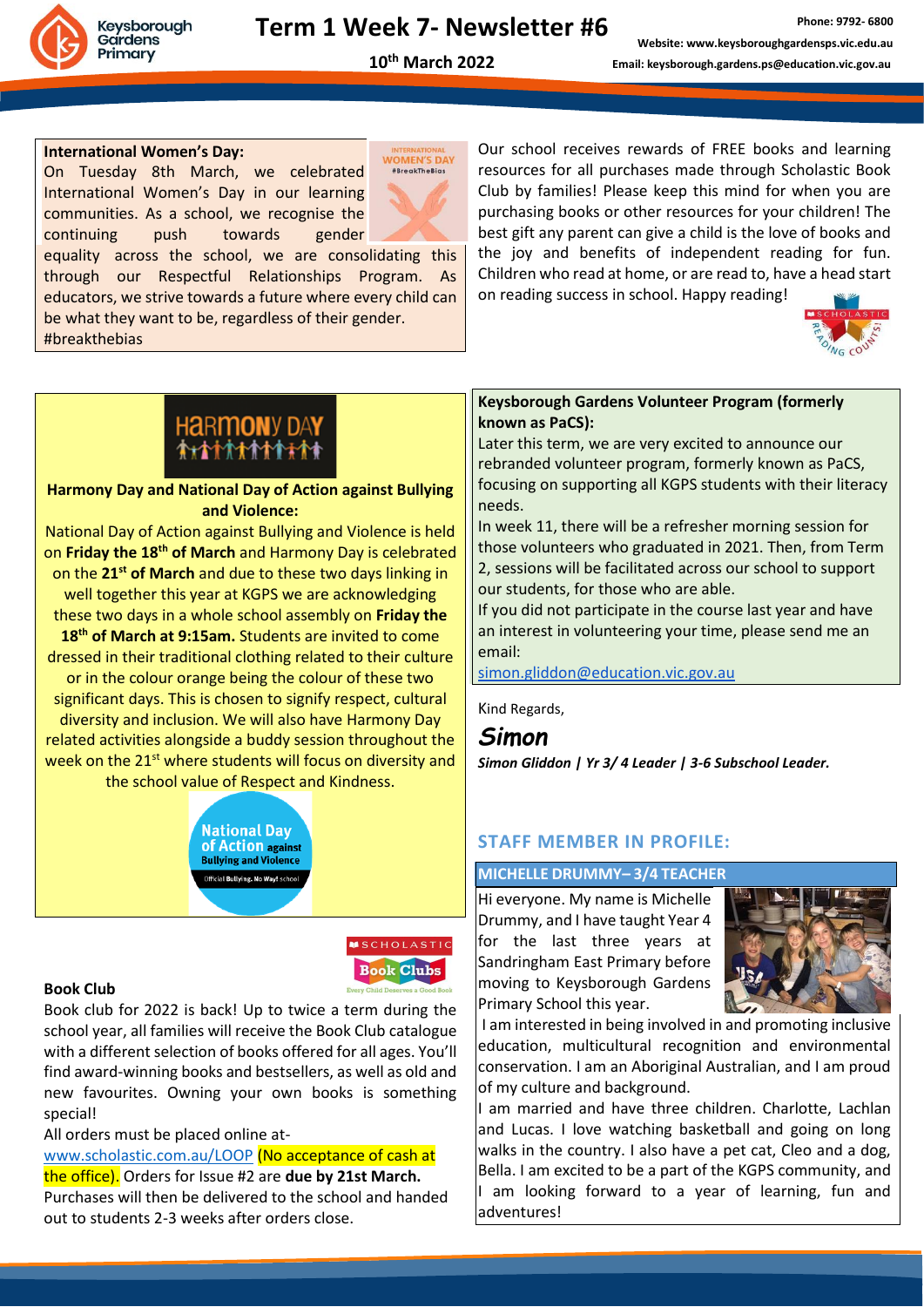

**10th March 2022**

**Phone: 9792- 6800**

#### **KRISTEN HARLY– YEAR 2 TEACHER**

Hi everyone, my name is Miss Harly and I am a new teacher at KGPS, teaching in the Year 2 Learning Community this year. Previously I was a CRT in the local area, which I loved as I got to meet lots of different people in different types of schools. Before that,



I worked in OSHC, was a Nanny and even taught English to pre-school aged students in both Bali and Turkey. My other passion is Mindfulness, which led me to becoming a Yoga Teacher. I have taught both kids' and adults' yoga and mindfulness classes since 2020. Outside of teaching, I love hanging out with my two rescue greyhounds, Mango and Jax and travelling the world (when we can).



# CONGRATULATIONS TO THE **STUDENTS OF THE WEEK!**

- Oudom Ann
- Jasmira Kaur
- Athraja Gunathilake
- Louis Masterson
- Maksim Bojic
- Mehransh Behl
- Kairo Neang
- James Kelly
- Harley Trivedi
- Evan Jong
- Cooper Granger
- Jai Mercuri
- London Black
- Amelia Chring
- Manjot Dhillon
- Phoenix Nguyen
- Joshua Ding
- Melina Xie
- Tengyi Huang
- Zeynep Akin

#### Women's Come and Try Clinics

Keysborough Golf Club is excited to announce our upcoming free come and try clinic for women.

If you know of anyone who's interested in coming to try the game of golf, please be sure to invite them along.

The clinics will rotate through three 20-minute skills sessions focusing on the basics of golf, followed by a drink and nibbles in the marquee.

Please see the flyer below for more details and don't hesitate to contact the pro shop if you have any questions.

#### **DIARY DATES 2022**

| <b>March 2022</b>                      |       |                                                                                           |
|----------------------------------------|-------|-------------------------------------------------------------------------------------------|
| Friday 11 <sup>th</sup>                | Wk 7  | Curriculum Day- no school                                                                 |
| Monday 14th                            | Wk 8  | Labour Day Holiday- no school                                                             |
| Tuesday 15 <sup>th</sup>               | Wk 8  | Yr 1 Excursion (Cranbourne Botanical)                                                     |
| Wednesday 16 <sup>th</sup>             | Wk 8  | School Council 5:15pm                                                                     |
| Thursday 17th                          | Wk 8  | Yr 5/6 Interschool Sport (Home)<br>State School Spectacular Mass Dance<br>first Rehearsal |
| Friday 18th                            | Wk 8  | Assembly 2:55pm                                                                           |
| Monday 21st                            | Wk 9  | Harmony Day                                                                               |
| Wednesday 23rd                         | Wk 9  | Yr 3/4 Camp Gundiwindi (Wed-Fri)                                                          |
| Thursday 24th                          | Wk 9  | Yr 5/6 Interschool Sport (Away)                                                           |
| Friday 25th                            | Wk 9  | Assembly 2:55pm                                                                           |
| <b>April 2022</b>                      |       |                                                                                           |
| Friday 1st                             | Wk 10 | Assembly 2:55pm                                                                           |
| Wednesday 6 <sup>th</sup>              | Wk 11 | <b>School Photos</b>                                                                      |
| Friday 8 <sup>th</sup>                 | Wk 11 | Last day of Term 1- (3:30pm finish)<br>Assembly 2:55pm                                    |
| <b>Assembly every Friday at 2:55pm</b> |       |                                                                                           |

- **Chums marathon effort in the canteen** on Friday & Friday Night
- To the picnic team- Ms King, Miss Harly & **Ms Grace**
- Thank you to the canteen volunteers Jenni Markotsis, Yuan Ma & the Picnic volunteers Tina Xia & Adelene Lim.
- Julie Oates for the book donations